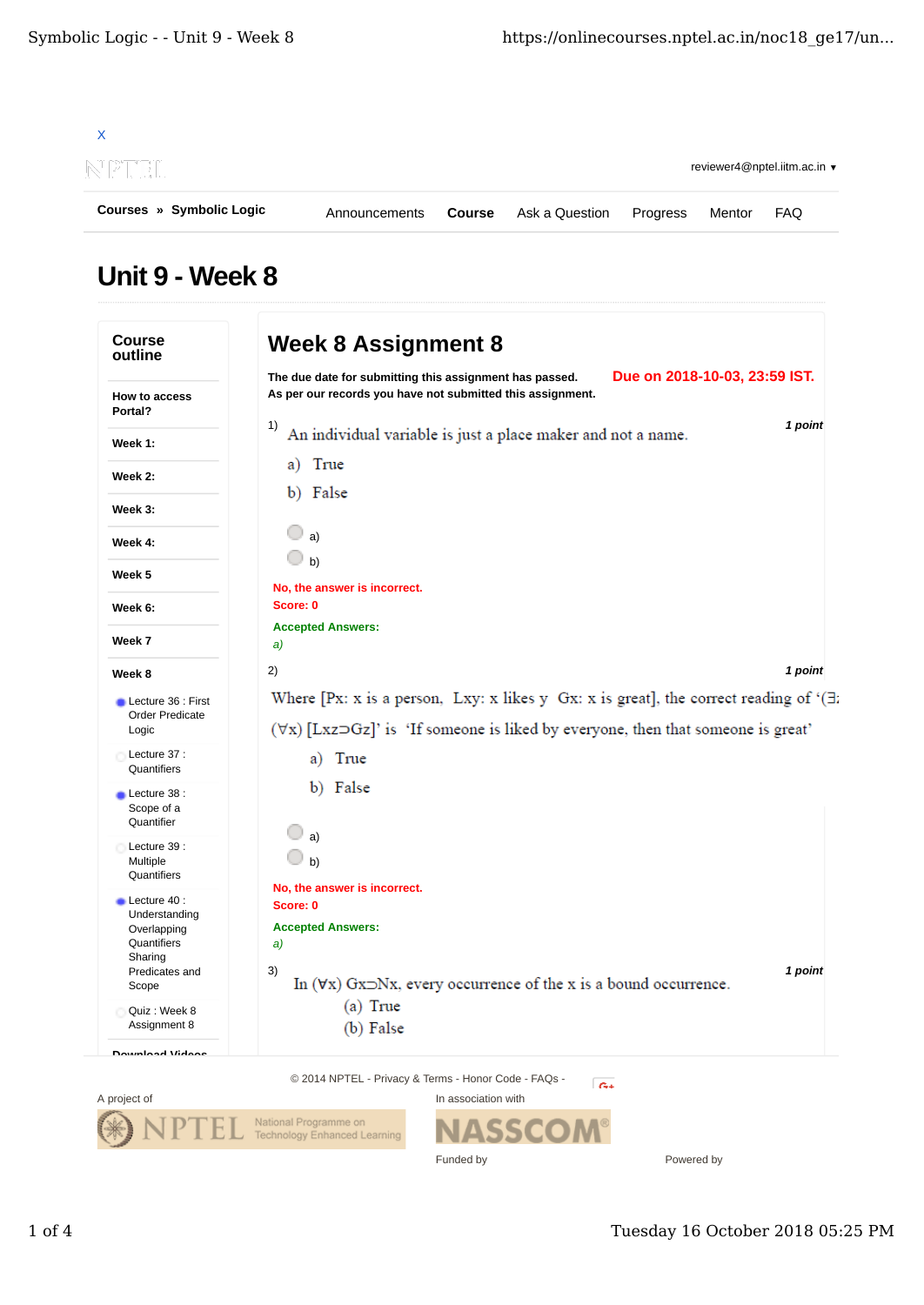```
b)
ce Deve
      4) 1 point
      The correct symbolization of "Bonny is both rich and handsome, but he is no
      intelligent" is: (Rs \vee Bs) \bullet\simIs. [Where Rx: x is rich, Bx: x is handsome, Ix: x i
      intelligent, b: Bonny].
      a) True
      b) False
        \bigcirc a)
        \bigcirc b)
      No, the answer is incorrect.
      Score: 0
      Accepted Answers:
      b)
      5) 1 point
      The correct symbolization of "No milk products are expensive" is: \sim(\forally) (My\supsetEy
      [Where Mx: x is milk product, Ex: x is expensive].
      a) True
      b) False
        \bigcirc a)
        \bigcirc b)
      No, the answer is incorrect.
      Score: 0
      Accepted Answers:
      b)
      6) 1 point
       Where [U.D.: Living creatures, Bx: x is a bee-eater, Mx: x is a mammal, Tx: x is w
       tail ]
     The correct translation of 'If any bee-eater is mammal, then if all bee-eaters
     creatures with tails, then it too will be with a tail' is (\forall y) [(By ^*My) \supset (\forall x) (Bx\supset Ty)
     (a) True
     (b) False
        \bigcirc a)
        \bigcirc b)
      No, the answer is incorrect.
      Score: 0
      Accepted Answers:
      b)
      7) 1 point
```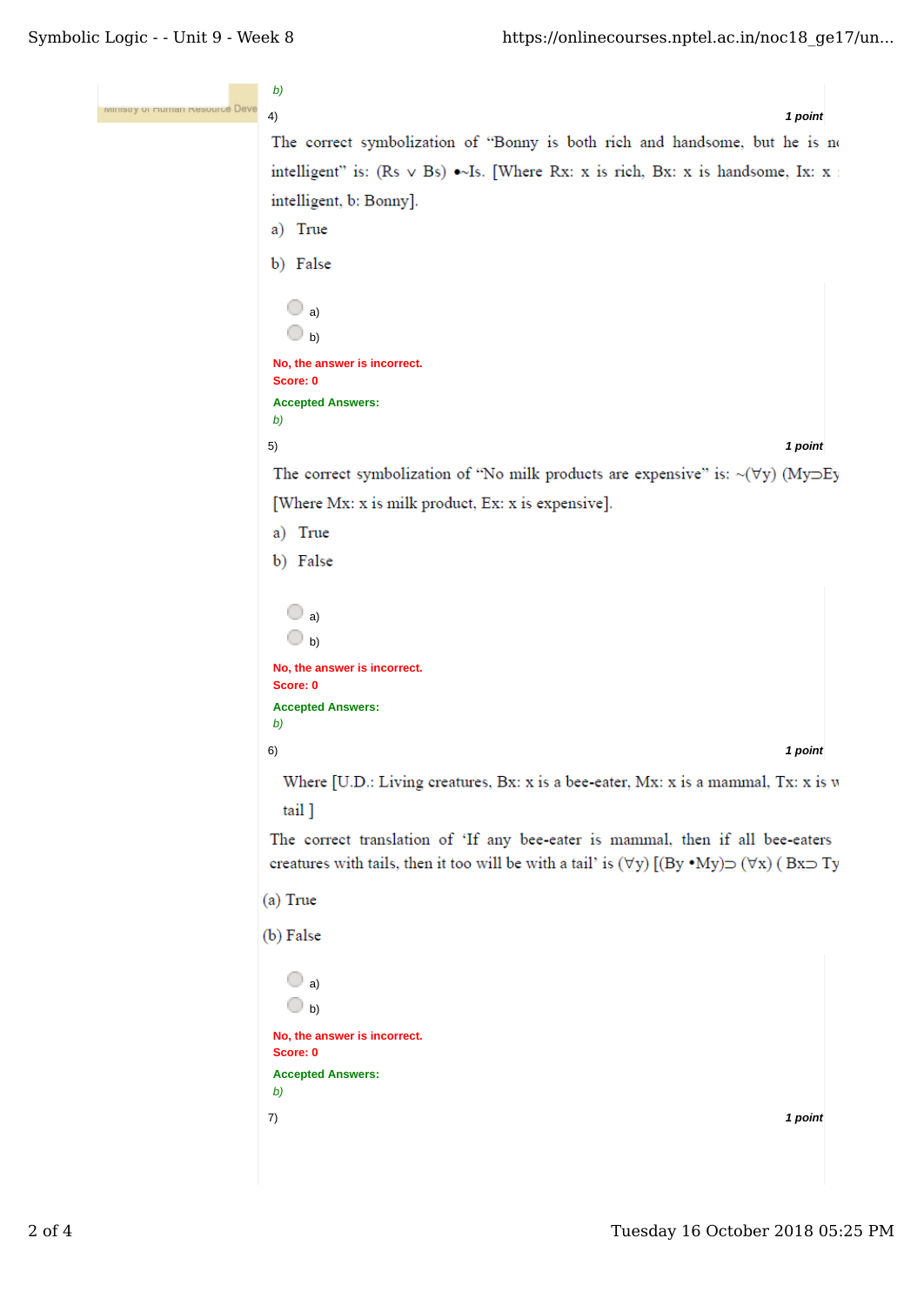```
The correct symbolization of "All good students are ambitious, but a few ambitiou
 people are successful" is: (\forall x) (Gx\Rightarrow Ax)\bullet (Ex) (Ax \bullet Sx), [Where UD: People, Gx:
 is a good student, Ax: x is ambitious, Sx: x is successful].
 a) True
 b) False
   \bigcirc a)
   \bigcirc b)
 No, the answer is incorrect.
 Score: 0
 Accepted Answers:
 a)
 8) 1 point
 Where [Sx: x is a student, Ox: x is overlooked], the correct symbolization of "All an
 only students are overlooked" is: [(\forall y) (Sy \supset Oy)] \supset [(\exists x) (Ox \vee Sx)].a) True
 b) False.
   \Box a)
   \bigcirc b)
 No, the answer is incorrect.
 Score: 0
 Accepted Answers:
 b)
 9) 1 point
Which of the following claims is/are not true?
a) Individual constants have a fixed constant reference tied up to some particular thing
   within the domain.
b) The correct translation of the statement "Socrates is a philosopher" will be,
   'Sp'[where s: Socrates, Px: x is a philosopher].
c) The lower case alphabets from 'a' to 'z' are used to refer to individual constants.
d) The individual variables do not have any fixed reference.
   \Box a)
   \Box b)
   \Box c)
   \Box d)
 No, the answer is incorrect.
 Score: 0
 Accepted Answers:
 b)
 c)
 10) 1 point
```